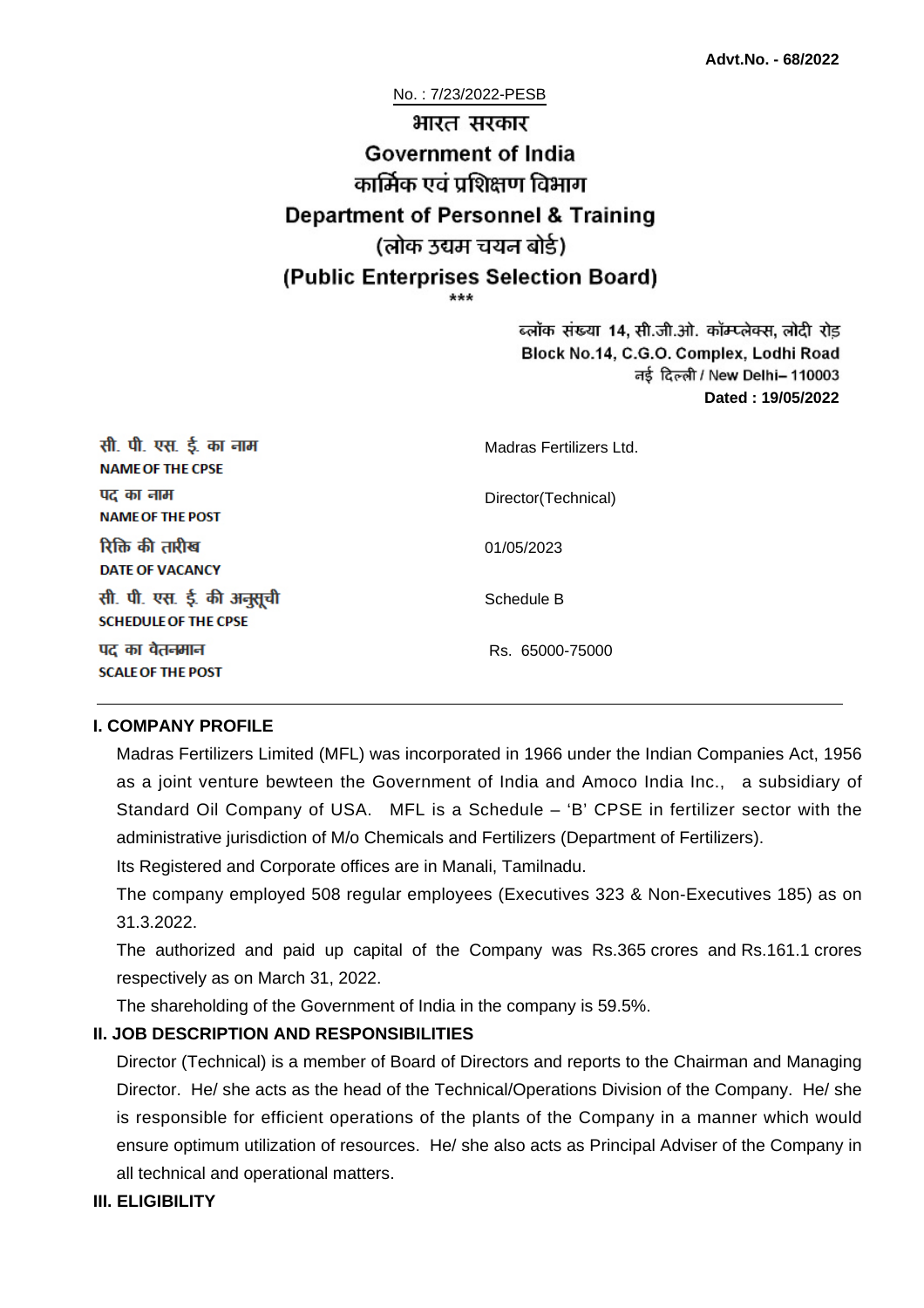**1. AGE :** On the date of occurrence of vacancy (DOV)

| Age of superannuation 60 years |                                                                                                        |                |                                                                                             |
|--------------------------------|--------------------------------------------------------------------------------------------------------|----------------|---------------------------------------------------------------------------------------------|
| <b>Internal</b>                |                                                                                                        | <b>Others</b>  |                                                                                             |
| <b>Minimum</b>                 | <b>Maximum</b>                                                                                         | <b>Minimum</b> | <b>Maximum</b>                                                                              |
| 40                             | 2 years residual service as on<br>the date of vacancy w.r.t. the $\vert$ 40<br>date of superannuation. |                | 3 years residual service as on<br>the date of vacancy w.r.t. the<br>date of superannuation. |

#### **2. EMPLOYMENT STATUS:**

The applicant must, on the date of application, as well as on the date of interview, be employed in a regular capacity – and **not** in a contractual/ad-hoc capacity – in one of the followings:-

(a) Central Public Sector Enterprise (CPSE) (including a full-time functional Director in the Board of a CPSE);

(b) Central Government including the Armed Forces of the Union and All India Services;

(c) State Public Sector Enterprise (SPSE) where the annual turnover is \***Rs 750 crore or more**;

(d) Private Sector in company where the annual turnover is **\*Rs 750 crore or more**. **Preference would be given to candidates from listed Companies.**

(\* The average audited annual turnover of three financial years preceding the calendar year in which the post is advertised shall be considered for applying the approved limits)

#### **3. QUALIFICATION:**

The applicant should be an engineering graduate preferably in Chemical Engineering with good academic record from a recognized University/Institute. Applicants with MBA/Post Graduate Diploma in Management will have an added advantage.

#### **4. EXPERIENCE:**

The applicant should possess Technical/ Operational experience at a senior level of management in an organization of repute, out of which at least five years during the last ten years should have been in Fertilizer/ Chemical/ Petro-chemical Sector.

**5. PAY SCALE:**

#### **(a)Central Public Sector Enterprises-**

#### **Eligible Scale of Pay**

- (i) Rs. 6250-7475 (IDA) Pre 01/01/1992
- (ii) Rs. 8520-10050 (IDA) Post 01/01/1992
- (iii) Rs. 18500-23900 (IDA) Post 01/01/1997
- (iv) Rs. 43200-66000 (IDA) Post 01/01/2007
- (v) Rs. 100000-260000 (IDA) Post 01.01.2017
- (vi) Rs. 14300-18300 (CDA) Pre-revised
- (vii) Rs. 37400-67000 + GP 8700 (CDA)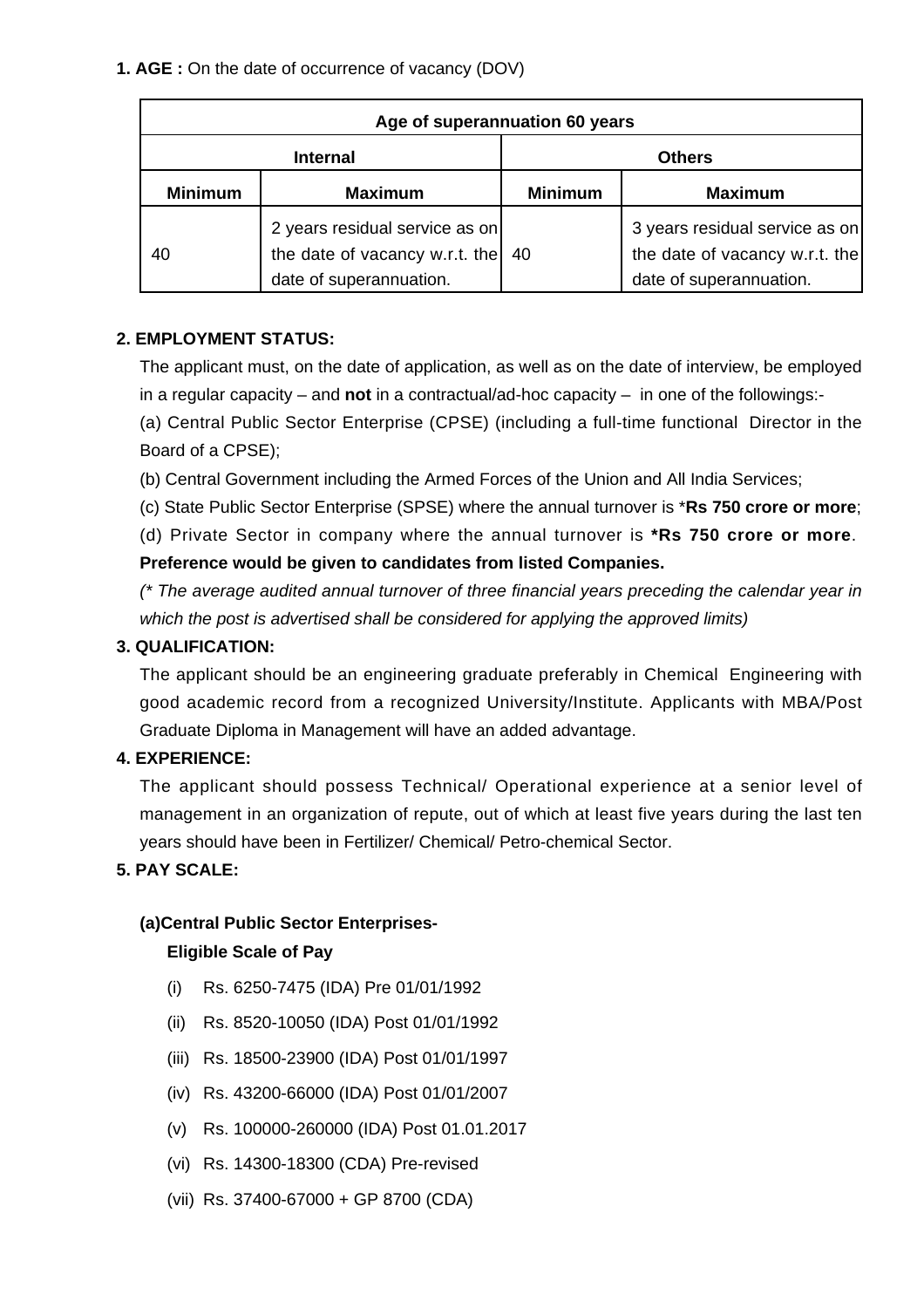(viii) Rs. 123100-215900 (Level 13) CDA

The minimum length of service required in the eligible scale will be one year for internal candidates, and two years for others as on the date of vacancy.

**(b)**

**(i) Applicants from Central Government / All India Services** should be holding a post of the level of Director in Government of India or carrying equivalent scale of pay on the date of application.

**(ii) Applicants from the Armed forces of the Union** should be holding a post of the level of Brigadier in the Army or equivalent rank in Navy/Air Force on the date of application.

**(c)**

 **Applicants from State Public Sector Enterprises/ Private Sector** should be working at Board level position or at least a post of the level immediately below the Board level on the date of application.

## **6. CONDITION OF IMMEDIATE ABSORPTION FOR CENTRAL GOVERNMENT OFFICERS**

Central Government Officers, including those of the Armed Forces of the Union and the All India Services, will be eligible for consideration only on immediate absorption basis.

## **IV. DURATION OF APPOINTMENT**

The appointment shall be for a period of five years from the date of joining or upto the date of superannuation or until further orders, whichever is earlier.

## **V. SUBMISSION OF APPLICATIONS**

## **Applicants should submit their applications on-line only as per the format .**

**1.** The applicants should submit their applications through proper channel as follows:

(a) Government Officers, including those of the Armed Forces of the Union and All India Services: through Cadre Controlling authority;

(b) CMDs/MDs/Functional Directors in CPSE: through the concerned Administrative Ministry;

(c) Below Board level in CPSE: through the concerned CPSE;

(d) CMDs/MDs/Functional Directors in State PSE: through the concerned Administrative Secretary and Cadre Controlling Authority, if any, of the State Government;

- (e) Below Board level in SPSE: through the concerned SPSE;
- (f) Private Sector: directly to the PESB.

**2.** Applicants from Private Sector must submit the following documents along with the application form:

(a) Annual Reports of the Company in which currently working for the 3 financial years preceding the calendar year in which the post is advertised **(please provide URL or attach/enclose copies);**

(b) Whether the company is listed or not; if yes, the documentary proof **(please provide URL or attach/enclose copies);**

(c) Evidence of working at Board level or at least a post of the level immediately below the Board level;

- (d) Self-attested copies of documents in support of age and qualifications;
- (e) Relevant Jobs handled in the past with details.

## **VI. UNDERTAKING BY THE APPLICANT**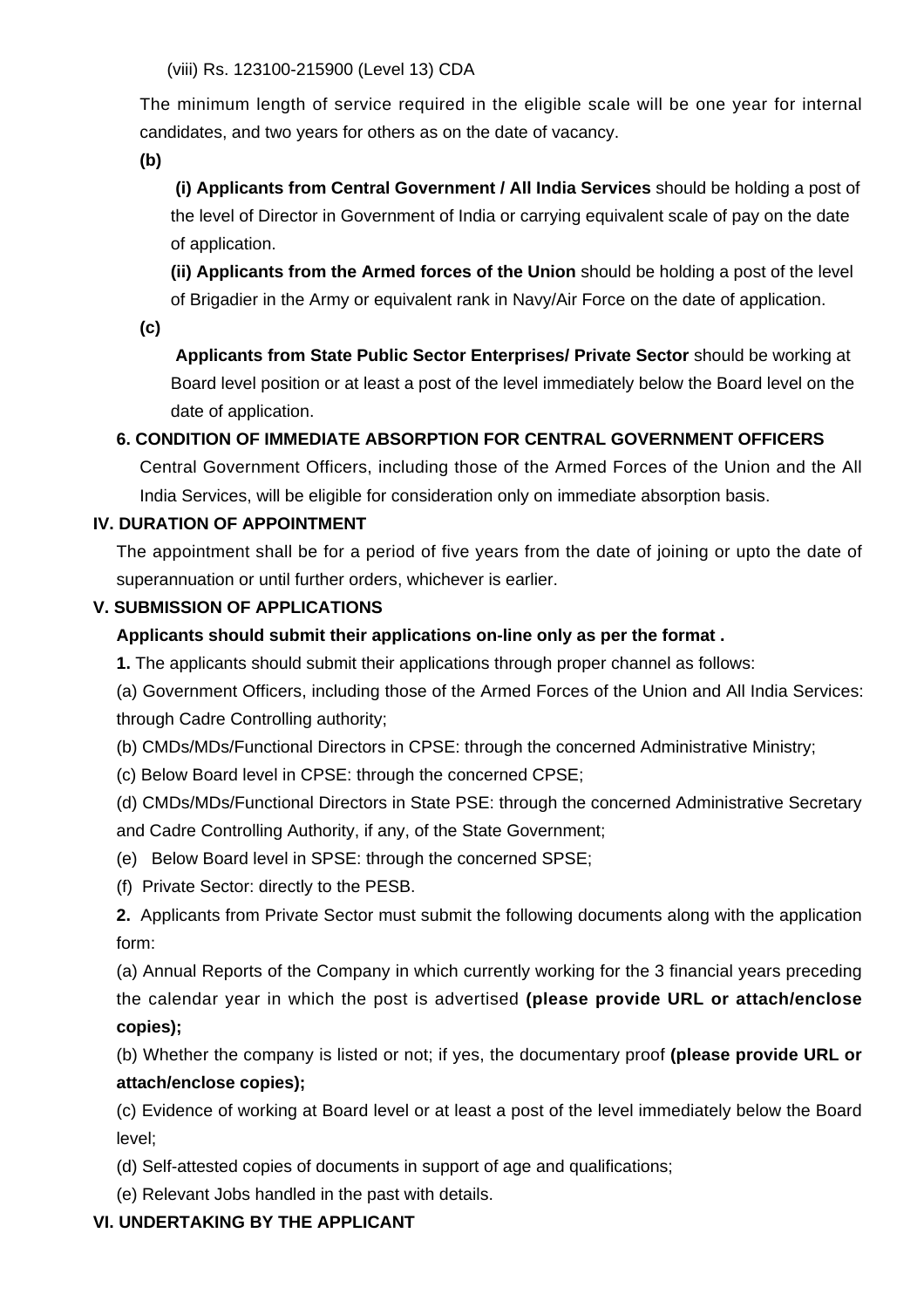An applicant has to give an undertaking as a part of the application that he/she will join the post, if selected. If an applicant does not give such undertaking, the application would be rejected.

# **1. For candidates from Central Government/Armed Forces of the Union/ All India Services**

(a) The appointment is on immediate absorption basis.

(b) If a candidate conveys his/her unwillingness to join after the interview is held, he/she would be debarred for a period of two years from the date of interview, for being considered for a Board level post in any CPSE.

(c) Further, if a candidate conveys his/her unwillingness to join after the issue of offer of appointment, he/she would be debarred for a period of two years from the date of offer of appointment for being considered for a Board level post in any CPSE.

## **2. For candidates from CPSE**

a. If a candidate conveys his/her unwillingness to join after the interview is held, he/she would be debarred for a period of two years from the date of interview, for being considered for a Board level post in any CPSE other than the one to which the candidate belongs.

b. Further, if a candidate conveys his/her unwillingness to join after the issue of offer of appointment, he/she would be debarred for a period of two years from the date of offer of appointment for being considered for a Board level post in any CPSE other than the one to which the candidate belongs.

## **3. For candidates from SPSE/ Private Sector**

a. If a candidate conveys his/her unwillingness to join after the interview is held, he/she would be debarred for a period of two years from the date of interview, for being considered for a Board level post in any CPSE.

b. Further, if a candidate conveys his/her unwillingness to join after the issue of offer of appointment, he/she would be debarred for a period of two years from the date of offer of appointment for being considered for a Board level post in any CPSE.

**4.** In the above cases, no request for relaxation or otherwise would be entertained.

## **VII. THE APPLICANTS CAN EITHER**

**(a)** fill up the **Application Form online only** against this Job Description on the website of PESB http://pesb.gov.in/ and thereafter **forward it online**, as specified in para V(1);

## **Or**

**(b)** fill up the **Application Form online only** against this Job Description on the website of PESB http://pesb.gov.in/, take a printout and send it offline, as specified in para V(1).

**Last time/date of receipt of complete application duly forwarded to PESB is by 15.00 hours on 28/07/2022. No application shall be entertained under any circumstances after the stipulated time/date. Incomplete applications and applications received after the stipulated time/date shall be REJECTED. Board reserves the right to shortlist applicants for interview.**

Applications are to be addressed to

Smt Kimbuong Kipgen (APPELLATE AUTHORITY GRIEVANCE) Secretary,